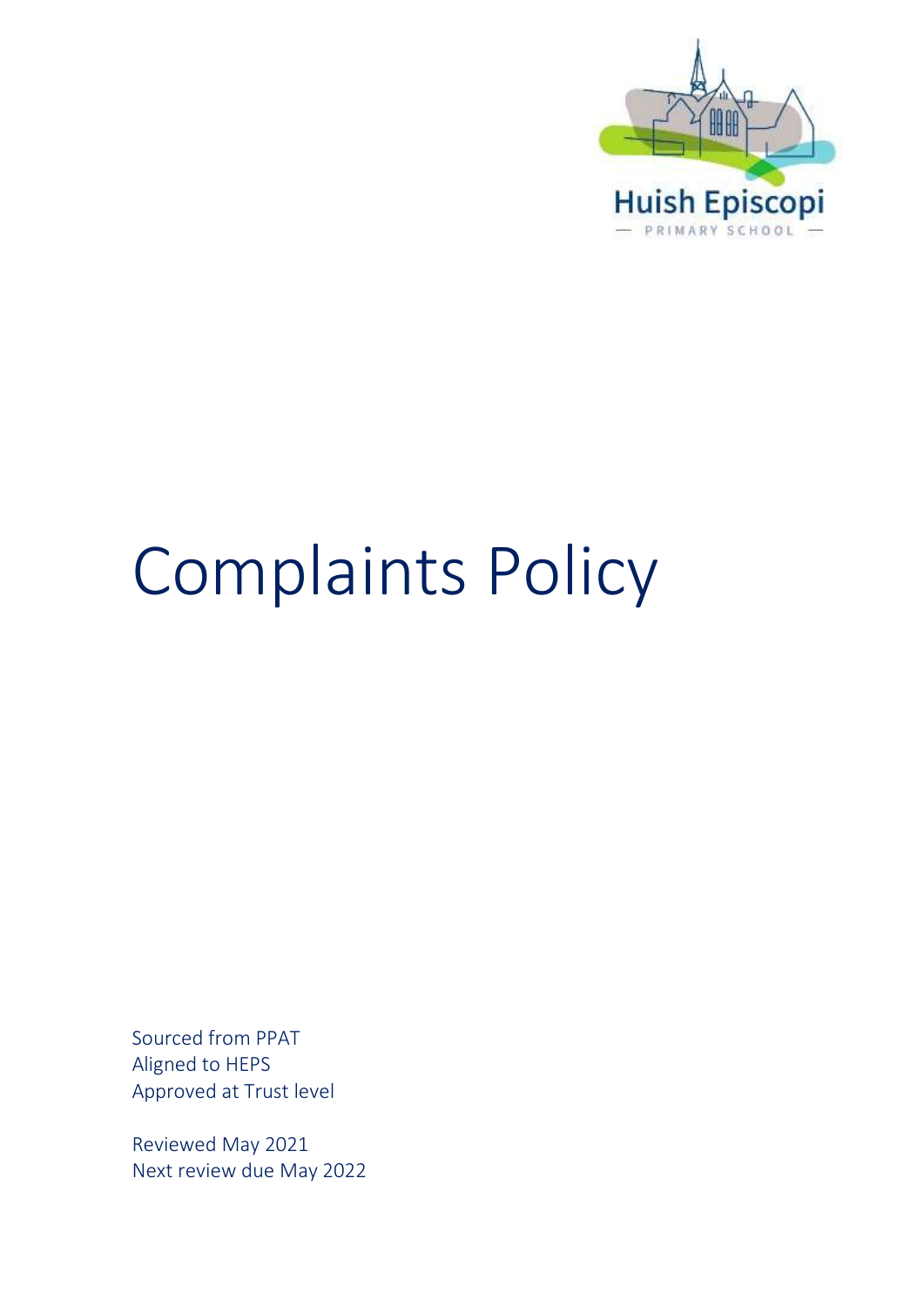

## Complaints Policy

## Who can make a complaint?

This complaints procedure is not limited to parents or carers of children that are registered at this school. Any person, including members of the public, may make a complaint to this school about any provision of facilities or services that we provide. Unless complaints are dealt with under separate statutory procedures (such as appeals relating to exclusions or admissions or staff grievance etc), we will use this complaints procedure.

## The difference between a concern and a complaint

- A concern may be defined as '*an expression of worry or doubt over an issue considered to be important for which reassurances are sought'*.
- A complaint may be defined as '*an expression of dissatisfaction however made, about actions taken or a lack of action*'.

It is in everyone's interest that concerns and complaints are resolved at the earliest possible stage. Many issues can be resolved informally, without the need to use the formal stages of the complaints procedure. This school takes concerns seriously and will make every effort to resolve the matter as quickly as possible.

If you have difficulty discussing a concern with a particular member of staff, we will respect your views and refer you to another staff member. Similarly, if the member of staff directly involved feels unable to deal with a concern, the Headteacher will refer you to another staff member. The member of staff may be more senior but does not have to be. The ability to consider the concern objectively and impartially is more important.

We understand however, that there are occasions when people would like to raise their concerns formally. In this case, this school will attempt to resolve the issue internally, through the stages outlined within this complaints procedure.

### How to raise a concern or make a complaint

A concern or complaint can be made in person, in writing or by telephone. They may also be made by a third party acting on behalf on a complainant, if they have appropriate consent to do so. (Appropriate consent will be via a written letter from the complainant giving the third party their consent to make the complaint on their behalf. This letter must be provided alongside any complaint made.)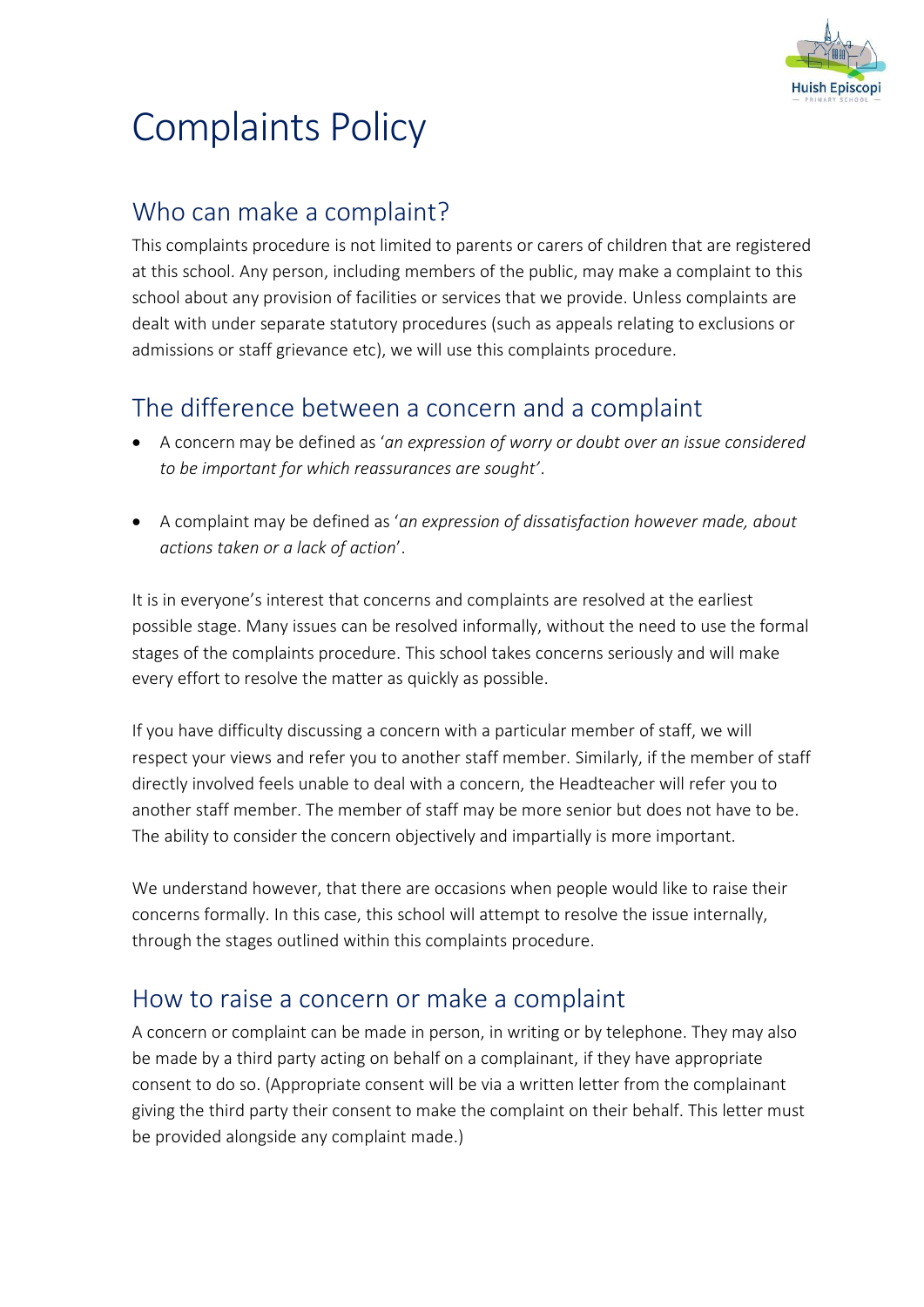Complaints against school staff (except the Headteacher) should be made in the first instance, to Headteacher via the School Office*.* Please mark correspondence as 'Private and Confidential'.

Complaints that involve or are about the Headteacher should be addressed to the Chair of Governors, via the School Office. Please mark correspondence as 'Private and Confidential'.

Complaints about the Chair of Governors, any individual governor, or the whole governing body, should be addressed to the Clerk to the Governing Body via the School Office. Please mark correspondence as 'Private and Confidential'.

Complaints about the Chief Executive Officer (CEO) or a Director of the Trust, should be addressed to, Chair of Directors, via the Trust Office. Please mark correspondence as 'Private and Confidential'.

For ease of use, a template complaint form is included at the end of this procedure. If you require help in completing the form, please contact the School Office. You can also ask a third-party organisation for example like the Citizens Advice to help you.

In accordance with equality law, we will consider making reasonable adjustments, if required, to enable complainants to access and complete this complaints procedure. For instance, providing information in alternative formats, assisting complainants in raising a formal complaint or holding meetings in accessible locations.

#### Anonymous complaints

We will not normally investigate anonymous complaints. However, the Headteacher or Chair of Governors, if appropriate, will determine whether the complaint warrants an investigation.

### Timescales

The complaint must be raised within two months of the incident or, where a series of associated incidents have occurred, within two months of the last of these incidents. We will consider complaints made outside of this time frame if exceptional circumstances apply.

#### Complaints received outside of term time

We will consider complaints made outside of term time to have been received on the first school day after the holiday period.

## Scope of this complaints procedure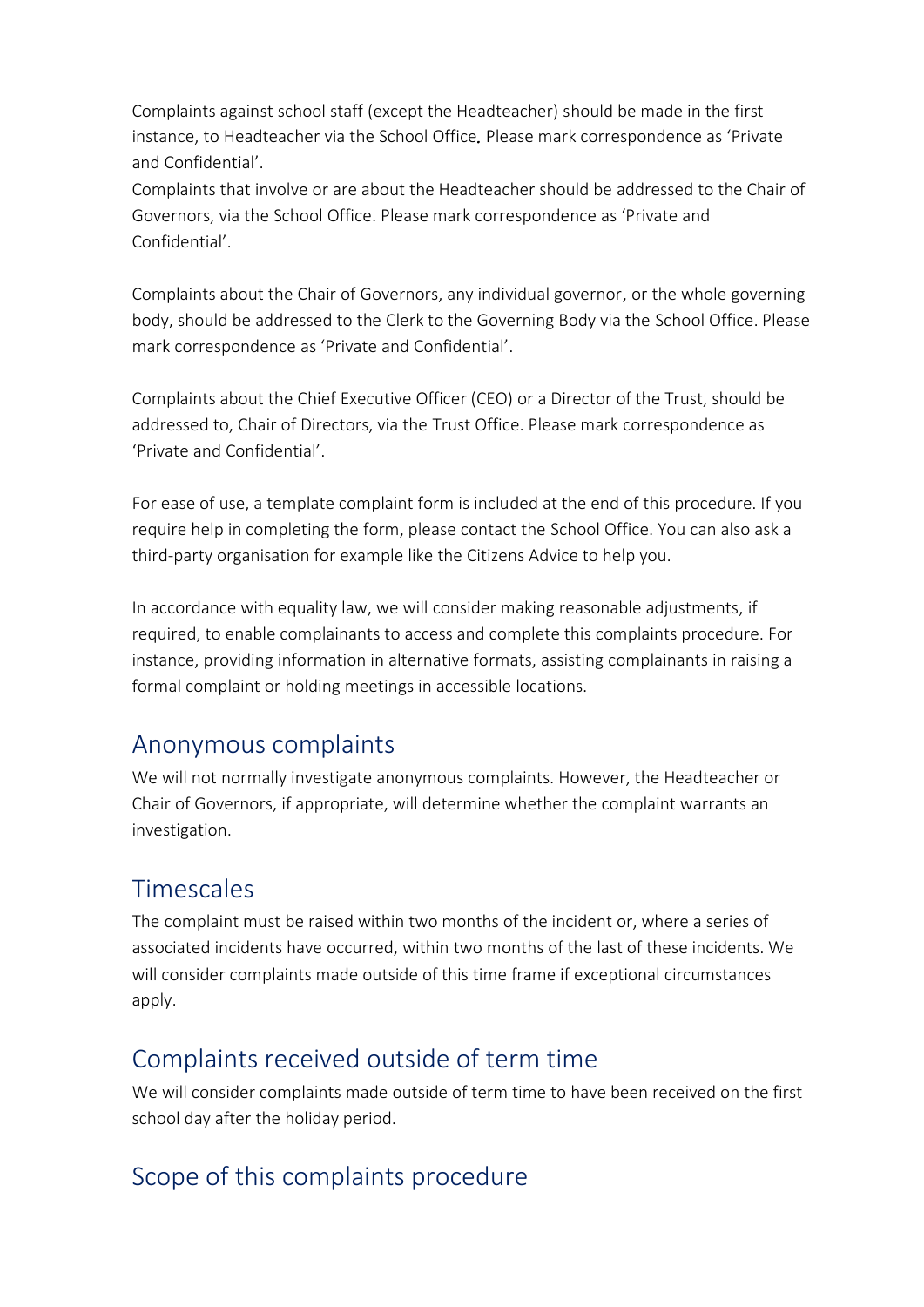This procedure covers all complaints about any provision of facilities or services by this school, other than complaints that are dealt with under other statutory procedures, including those listed below:

| <b>Exceptions</b>                                                   | Who to contact                                                                                                                                                                                                                                                                                                                                                                                                                                                                                                                                                                                                                                                             |
|---------------------------------------------------------------------|----------------------------------------------------------------------------------------------------------------------------------------------------------------------------------------------------------------------------------------------------------------------------------------------------------------------------------------------------------------------------------------------------------------------------------------------------------------------------------------------------------------------------------------------------------------------------------------------------------------------------------------------------------------------------|
| Admissions<br>to<br>schools                                         | Concerns about admissions should be handled through a<br>separate process - either through the appeals process or via<br>the local authority.                                                                                                                                                                                                                                                                                                                                                                                                                                                                                                                              |
| Matters likely to<br>require a Child<br>Protection<br>Investigation | Complaints about safeguarding matters are handled under<br>our Child Protection and Safeguarding Policy and in<br>accordance with relevant statutory guidance.<br>If you have serious concerns, you may wish to contact the<br>local authority designated officer (LADO) who has local<br>responsibility for safeguarding or the Multi-Agency<br>Safeguarding Hub (MASH). sdinputters@somerset.gov.uk                                                                                                                                                                                                                                                                      |
| Exclusion of children<br>from school*                               | Further information about raising concerns about exclusion<br>can be found at: www.gov.uk/school-discipline-<br>exclusions/exclusions.<br>*complaints about the application of the behaviour policy<br>can be made through the school's complaints procedure.                                                                                                                                                                                                                                                                                                                                                                                                              |
| Whistleblowing                                                      | We have an internal whistleblowing procedure for all our<br>employees, including temporary staff and contractors.<br>Please see 'Whistleblowing Policy'.<br>The Secretary of State for Education is the prescribed person<br>for matters relating to education for whistle-blowers in<br>education who do not want to raise matters direct with their<br>employer. Referrals can be made at:<br>www.education.gov.uk/contactus.<br>Volunteer staff who have concerns about our school should<br>complain through the school's complaints procedure. You<br>may also be able to complain direct to the LA or the<br>Department for Education (see link above), depending on |
| Staff grievances                                                    | the substance of your complaint.<br>Complaints from staff will be dealt with under the Trusts's<br>'Grievance Policy'.                                                                                                                                                                                                                                                                                                                                                                                                                                                                                                                                                     |
| Staff conduct                                                       | Complaints about staff will be dealt with under the school's<br>internal disciplinary procedures, if appropriate.                                                                                                                                                                                                                                                                                                                                                                                                                                                                                                                                                          |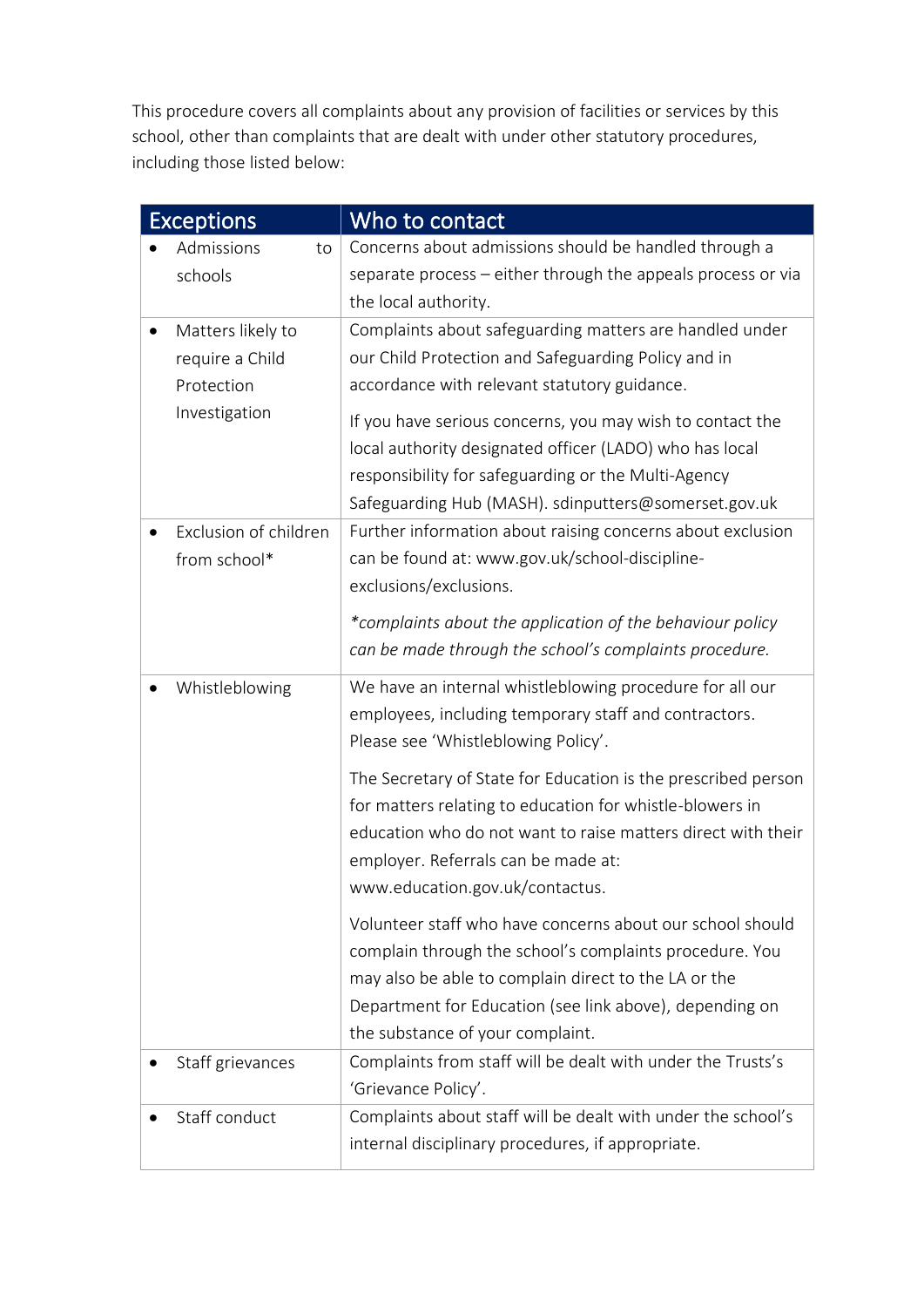|  | Complainants will not be informed of any disciplinary action |
|--|--------------------------------------------------------------|
|  | taken against a staff member as a result of a complaint.     |
|  | However, the complainant will be notified that the matter is |
|  | being addressed.                                             |
|  |                                                              |

If other bodies are investigating aspects of the complaint, for example the police, local authority (LA) safeguarding teams or Tribunals, this may impact on our ability to adhere to the timescales within this procedure or result in the procedure being suspended until those public bodies have completed their investigations. If this happens, we will inform you of a proposed new timescale.

If a complainant commences legal action against this school in relation to their complaint, we will consider whether to suspend the complaints procedure until those legal proceedings have concluded.

### Resolving complaints

At each stage of this procedure, this school will work hard to resolve the complaint. If appropriate, we will acknowledge that the complaint is upheld in whole or in part. In addition, we may offer one or more of the following:

- an explanation
- an admission that the situation could have been handled differently or better
- an assurance that we will try to ensure the event complained of will not recur
- an explanation of the steps that have been or will be taken to help ensure that it will not happen again and an indication of the timescales within which any changes will be made
- an undertaking to review school policies in light of the complaint
- an apology.

## Withdrawal of a complaint

If a complainant wants to withdraw their complaint, we will ask them to confirm this in writing.

After each stage of the process, the school will assume the matter has been resolved unless the complainant contacts the school indicating they are not satisfied. This should be within one week from the written response from the school.

## Stage 1 – Informal complaints

It is to be hoped that most concerns can be expressed and resolved on an informal basis.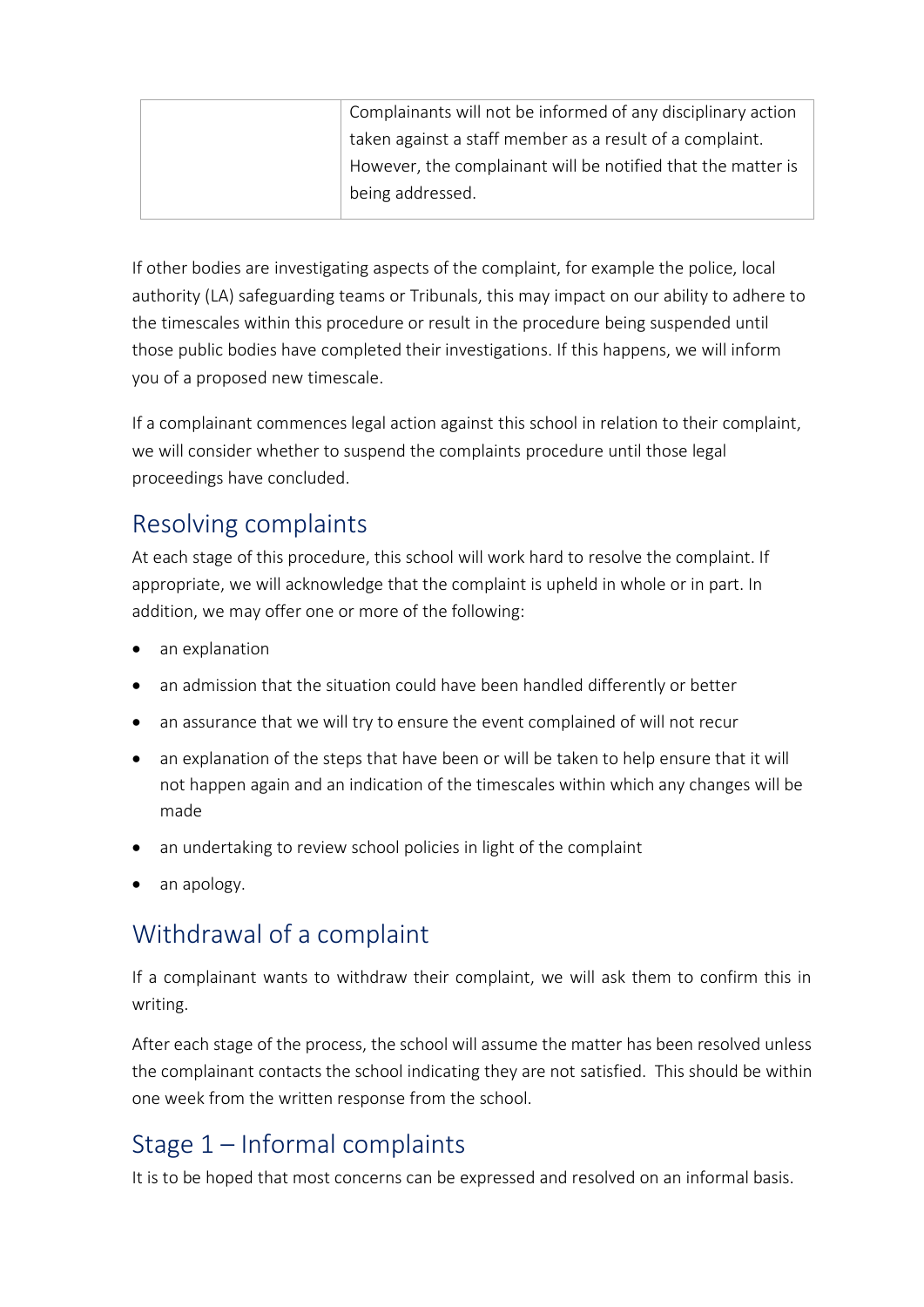Concerns should be raised with either the Teacher, member of SLT or Headteacher. Complainants should not approach individual Governors to raise concerns or complaints. They have no power to act on an individual basis and it may also prevent them from considering complaints at Stage 3 of the procedure.

At the conclusion of their investigation, the appropriate person investigating the complaint will provide an informal written response within 5 school days of the date of receipt of the complaint.

The complaint will be assumed to be resolved if no further correspondence is received within one week from the date of the written response.

If the issue remains unresolved, the next step is to make a formal complaint.

#### Stage 2 – Formal complaints

Formal complaints must be made to the Headteacher (unless they are about the Headteacher), via the School Office. If the complaint is about the Headteacher, the Chair of Governors should be contacted. This may be done in person or in writing (preferably on the Complaint Form).

The Headteacher will record the date the complaint is received and will acknowledge receipt of the complaint in writing (either by letter or email) within 2 school days.

Within this response, the Headteacher will seek to clarify the nature of the complaint, ask what remains unresolved and what outcome the complainant would like to see. The Headteacher can consider whether a face to face meeting is the most appropriate way of doing this.

*Note: The Head teacher may delegate the investigation to another member of the school's senior leadership team but not the decision to be taken.*

During the investigation, the Head teacher (or investigator) will:

- if necessary, interview those involved in the matter and/or those complained of, allowing them to be accompanied if they wish
- keep a written record of any meetings/interviews in relation to their investigation.

At the conclusion of their investigation, the Headteacher will provide a formal written response within 10 school days of the date of receipt of the complaint.

If the Headteacher is unable to meet this deadline, they will provide the complainant with an update and revised response date.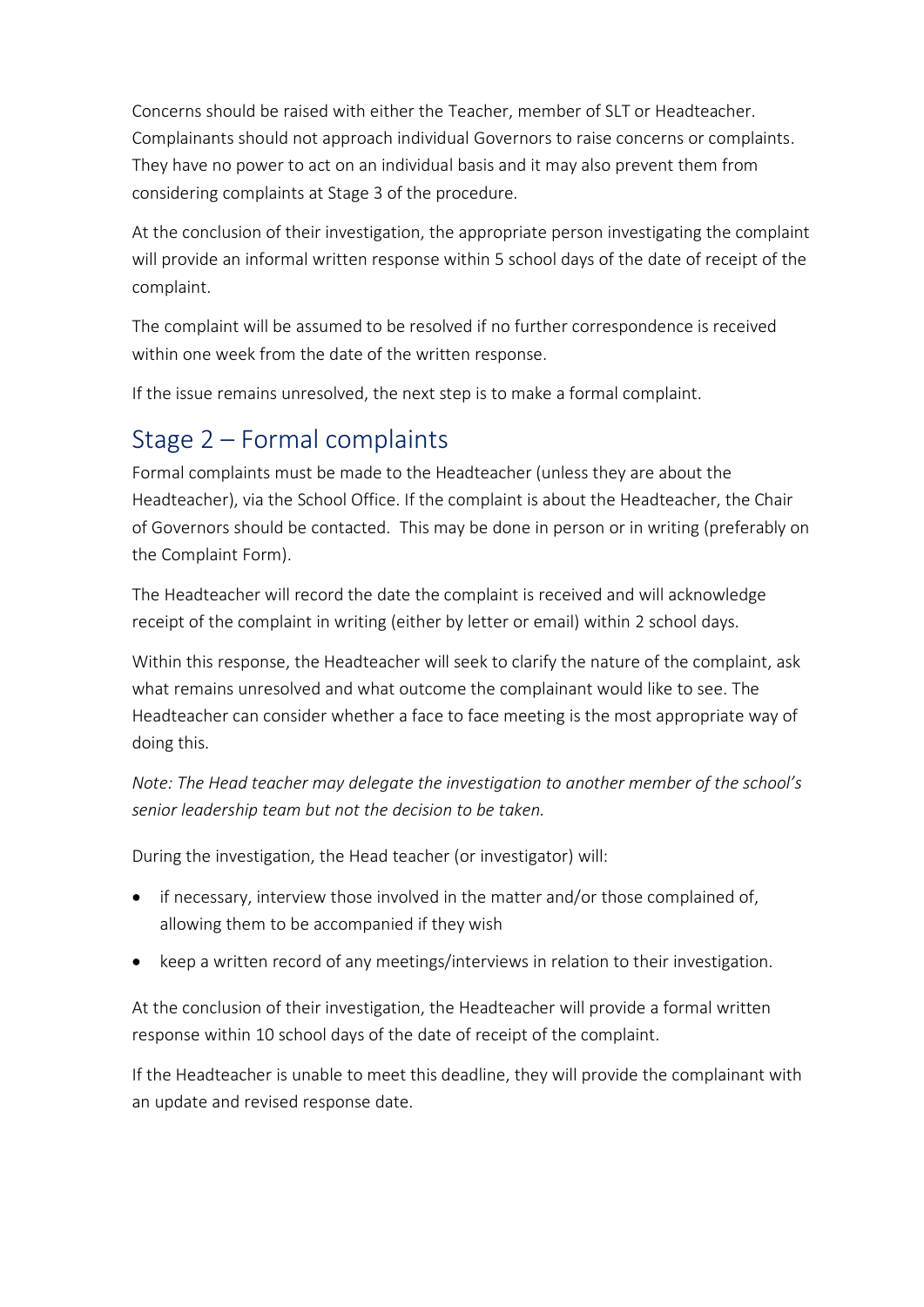The response will detail any actions taken to investigate the complaint and provide a full explanation of the decision made and the reason(s) for it. Where appropriate, it will include details of actions the school will take to resolve the complaint.

The Headteacher will advise the complainant of how to escalate their complaint should they remain dissatisfied with the outcome of Stage 2.

If the complaint is about the Headteacher, or a member of the governing body (including the Chair or Vice-Chair), a suitably skilled governor will be appointed to complete all the actions at Stage 2.

Complaints about the Headteacher or member of the governing body must be made to the Clerk, via the school office.

If the complaint is:

- jointly about the Chair and Vice Chair or
- the entire governing body or
- the majority of the governing body.

Stage 2 will be escalated to the CEO of the Trust.

#### Stage 3 – Panel Hearing

If the complainant is dissatisfied with the outcome at Stage 2 and wishes to take the matter further, they can escalate the complaint to Stage 3 – a panel hearing consisting of at least three people who were not directly involved in the matters detailed in the complaint with one panel member who is independent of the management and running of the school. The panel members will usually be from school staff or governors linked to this school unless the complaint is concerning the governors (see below). This is the final stage of the complaints procedure.

A request to escalate to Stage 3 must be made to the Clerk, via the school office, within 5 school days of receipt of the Stage 2 response.

The Clerk will record the date the complaint is received and acknowledge receipt of the complaint in writing (either by letter or email) within 2 school days.

The Clerk will write to the complainant to inform them of the date of the meeting. They will aim to convene a meeting within 10 school days of receipt of the Stage 3 request. If this is not possible, the Clerk will provide an anticipated date and keep the complainant informed.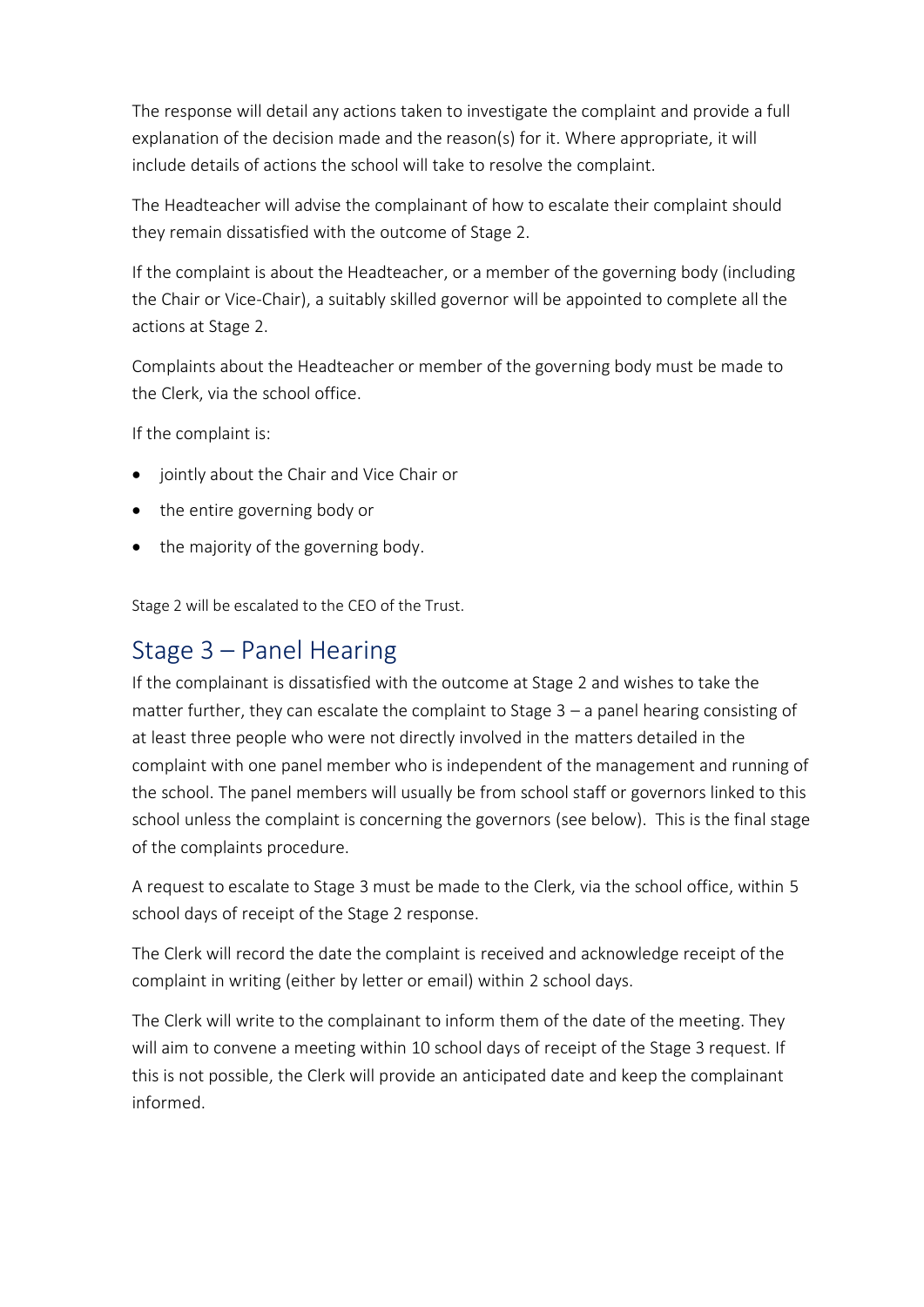If the complainant rejects the offer of two proposed dates, without good reason, the Clerk will decide when to hold the meeting. It will then proceed in the complainant's absence on the basis of written submissions from both parties.

If the complaint is:

- jointly about the Chair and Vice Chair or
- the entire governing body or
- the majority of the governing body.

Stage 3 will be heard by the Directors and an independent panel member.

A complainant may bring someone along to the panel meeting to provide support. This can be a relative or friend. Generally, we do not encourage either party to bring legal representatives to the committee meeting. However, there may be occasions when legal representation is appropriate.

For instance, if a school employee is called as a witness in a complaint meeting, they may wish to be supported by union and/or legal representation.

*Note: Complaints about staff conduct will not generally be handled under this complaints procedure. Complainants will be advised that any staff conduct complaints will be considered under (Human Resources) staff disciplinary procedures, if appropriate, but outcomes will not be shared with them.* 

Representatives from the media are not permitted to attend.

At least 5 school days before the meeting, the Clerk will:

- confirm and notify the complainant of the date, time and venue of the meeting, ensuring that, if the complainant is invited, the dates are convenient to all parties and that the venue and proceedings are accessible
- request copies of any further written material to be submitted to the committee at least 5 school days before the meeting.

Any written material will be circulated to all parties at least 4 school days before the date of the meeting. The committee will not normally accept, as evidence, recordings of conversations that were obtained covertly and without the informed consent of all parties being recorded.

The committee will also not review any new complaints at this stage or consider evidence unrelated to the initial complaint to be included. New complaints must be dealt with from Stage 1 of the procedure.

The meeting will be held in private. Electronic recordings of meetings or conversations are not normally permitted. Prior knowledge and consent of all parties attending must be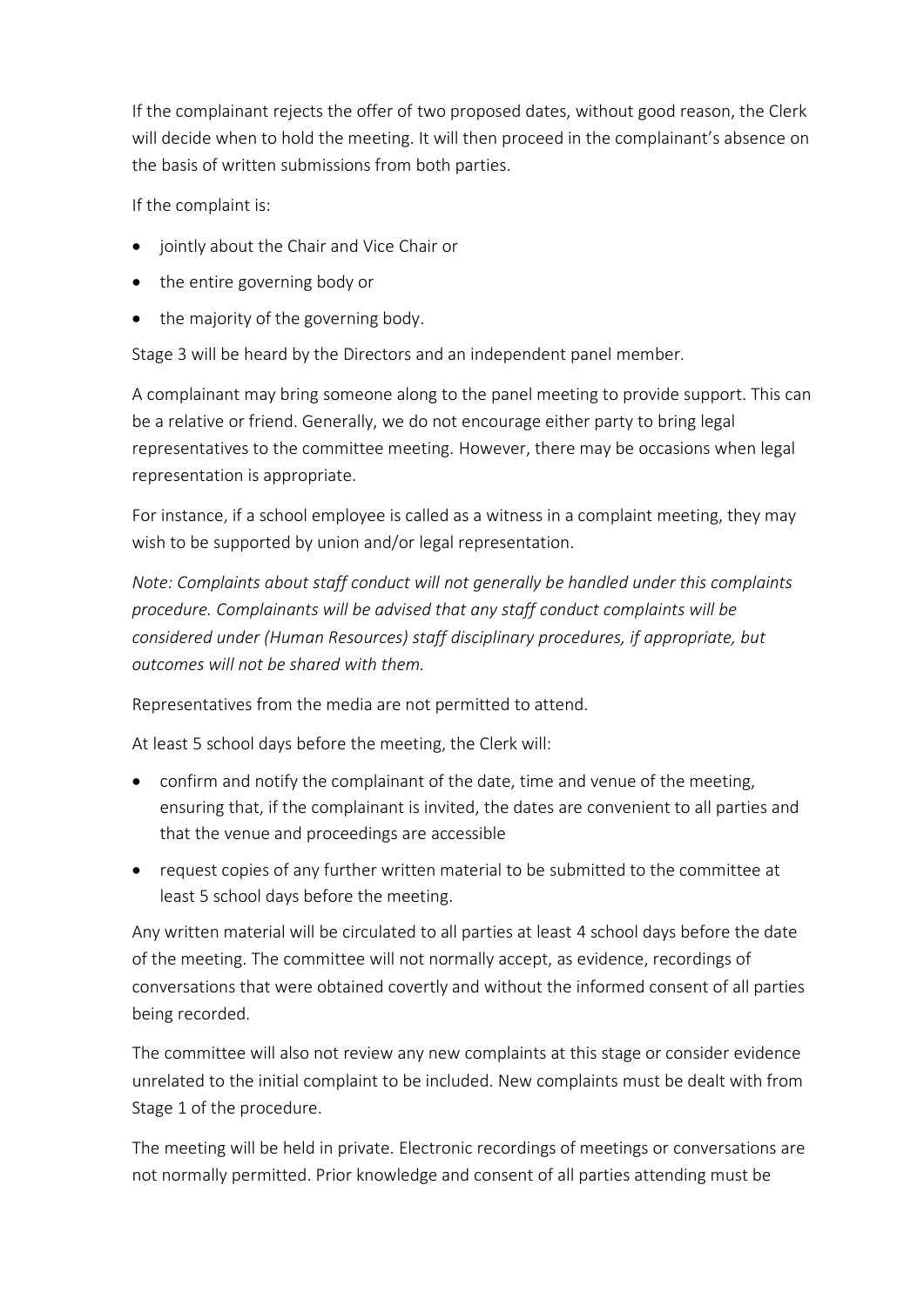sought before meetings or conversations take place for recodings. Consent will be recorded in any minutes taken.

The committee will consider the complaint and all the evidence presented. The committee can:

- uphold the complaint in whole or in part
- dismiss the complaint in whole or in part.

If the complaint is upheld in whole or in part, the committee will:

- decide on the appropriate action to be taken to resolve the complaint
- where appropriate, recommend changes to the school's systems or procedures to prevent similar issues in the future.

The Chair of the Committee will provide the complainant and the school with a full explanation of their decision and the reason(s) for it, in writing, within 5 school days.

The letter to the complainant will include details of how to contact the Education and Skills Funding Agency (ESFA) if they are dissatisfied with the way their complaint has been handled.

The response will detail any actions taken to investigate the complaint and provide a full explanation of the decision made and the reason(s) for it. Where appropriate, it will include details of actions the school will take to resolve the complaint where it does not contravene privacy or data protection policy.

The panel will ensure that those findings and recommendations are sent by electronic mail or otherwise given to the complainant and, where relevant, the person complained about. Furthermore, they will be available for inspection on the school premises by the proprietor and the Head teacher.

A written record will be kept of all complaints, and of whether they are resolved at the preliminary stage or proceed to a panel hearing, along with what actions have been taken, regardless of the decision.

All correspondence statements and records relating to individual complaints will be kept confidential, except where the Secretary of State or a body conducting an inspection under section 109 of the 2008 Act requests access to them.

### Complaints about the Trust, CEO or Director

Please see the Preston Primary Academy Trust Complaints policy available on the Trust website if you wish to complain about the Trust, CEO or Directors.

## Next Steps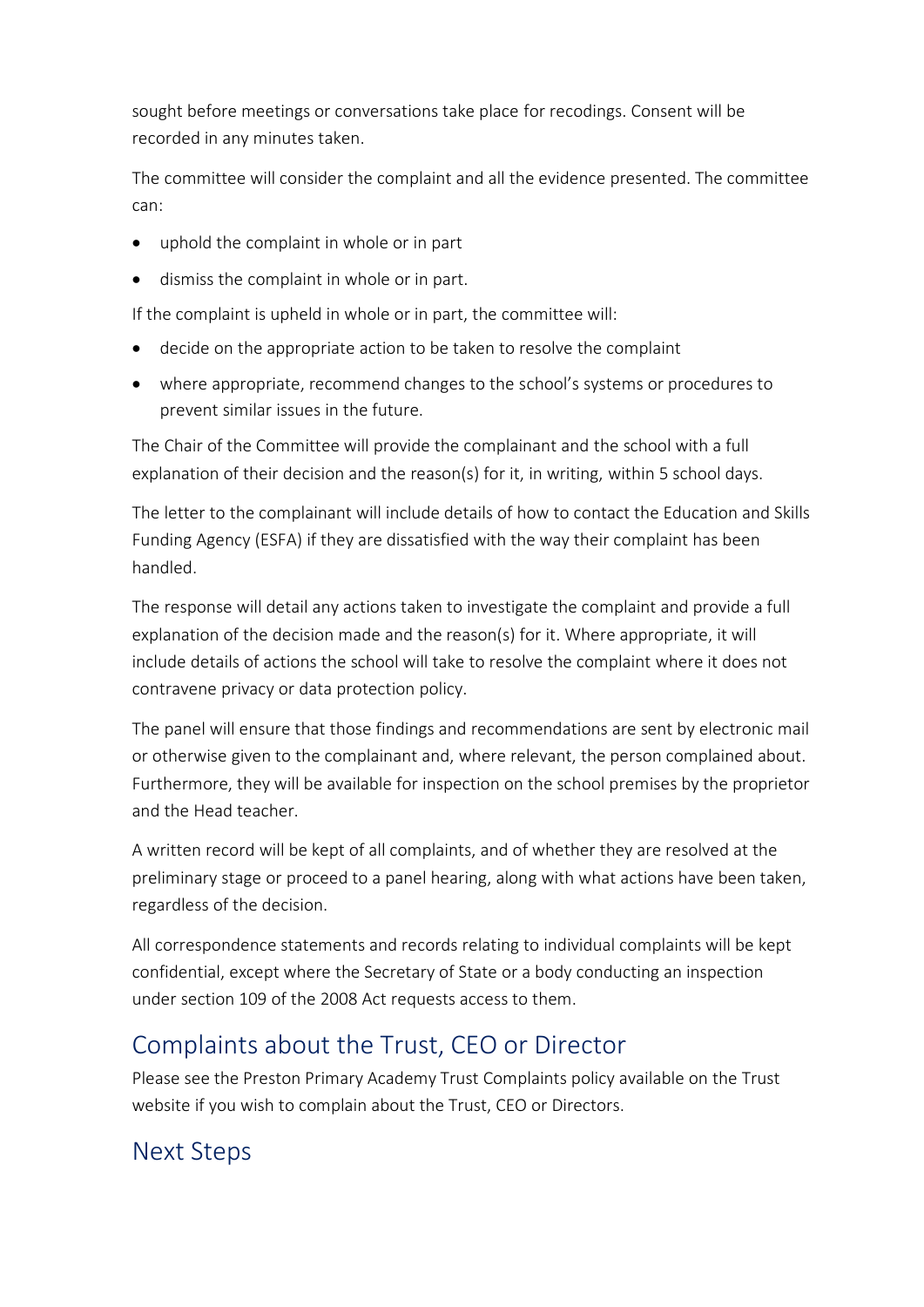If the complainant believes the school did not handle their complaint in accordance with the published complaints procedure or they acted unlawfully or unreasonably in the exercise of their duties under education law, they can contact the ESFA after they have completed Stage 3.

The ESFA will not normally reinvestigate the substance of complaints or overturn any decisions made by this school. They will consider whether the school has adhered to education legislation and any statutory policies connected with the complaint and whether they have followed [Part 7 of the Education \(Independent School Standards\) Regulations](http://www.legislation.gov.uk/uksi/2010/1997/schedule/1/made)  [2014.](http://www.legislation.gov.uk/uksi/2010/1997/schedule/1/made)

The complainant can refer their complaint to the ESFA online at: [www.education.gov.uk/contactus,](http://www.education.gov.uk/contactus) by telephone on: 0370 000 2288 or by writing to:

Academy Complaints and Customer Insight Unit Education and Skills Funding Agency Cheylesmore House 5 Quinton Road Coventry CV1 2WT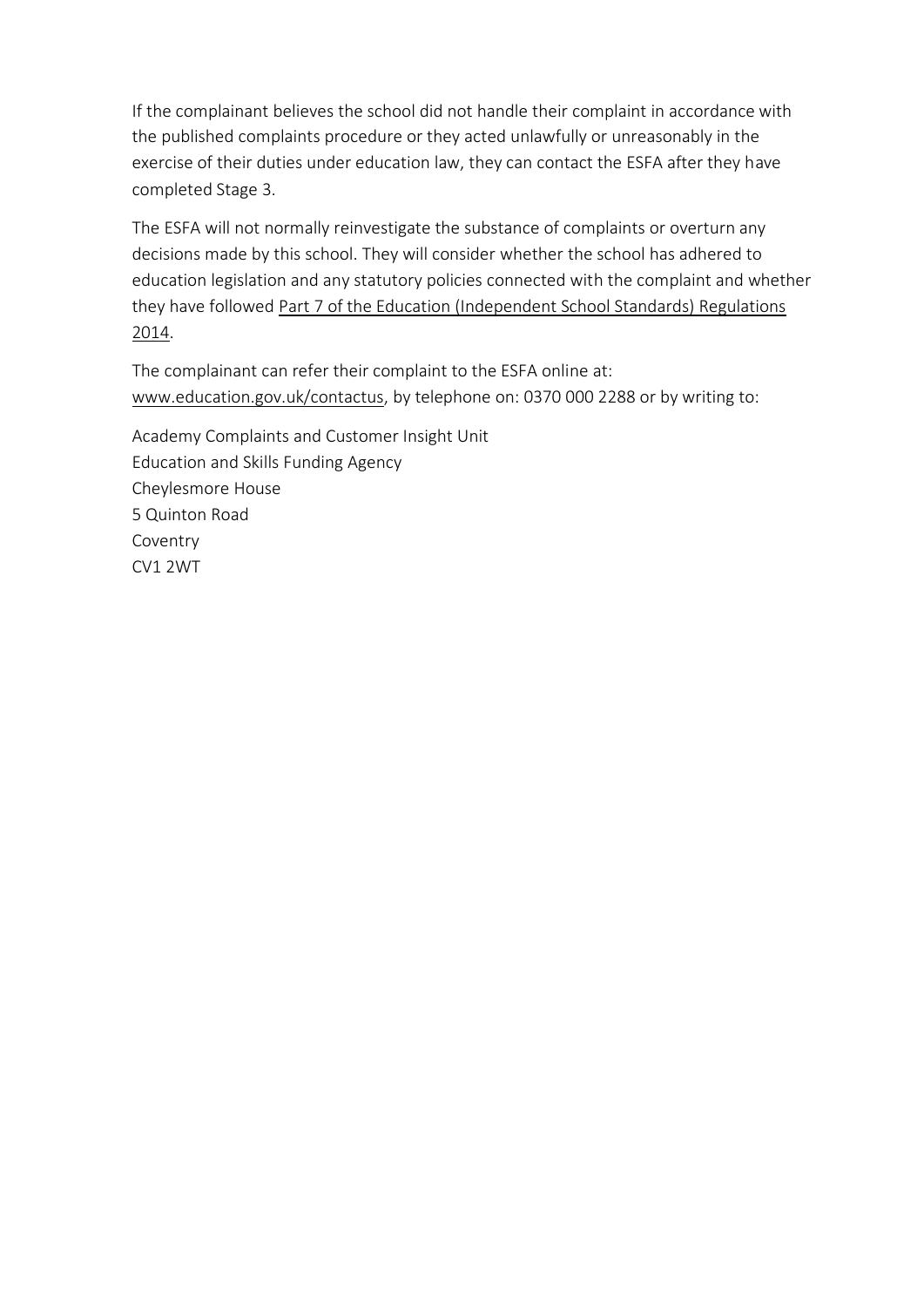## Complaint Form

Please complete and return to the Headteacher unless the complaint is about the Headteacher (see above).

| Your name                                                                            |
|--------------------------------------------------------------------------------------|
| Pupil's name                                                                         |
| Your relationship to the pupil                                                       |
| Your full contact details including email address                                    |
| Please give details of your complaint and how you have tried to resolve this to date |
| What actions do you feel might resolve the problem at this stage?                    |
| Details of any attachments (paperwork)                                               |
| Signature:                                                                           |
| Date:                                                                                |
| Official use                                                                         |
| Date acknowledgement sent:                                                           |
| By whom:                                                                             |
| Complaint referred to:                                                               |
| Action taken:                                                                        |
| Date:                                                                                |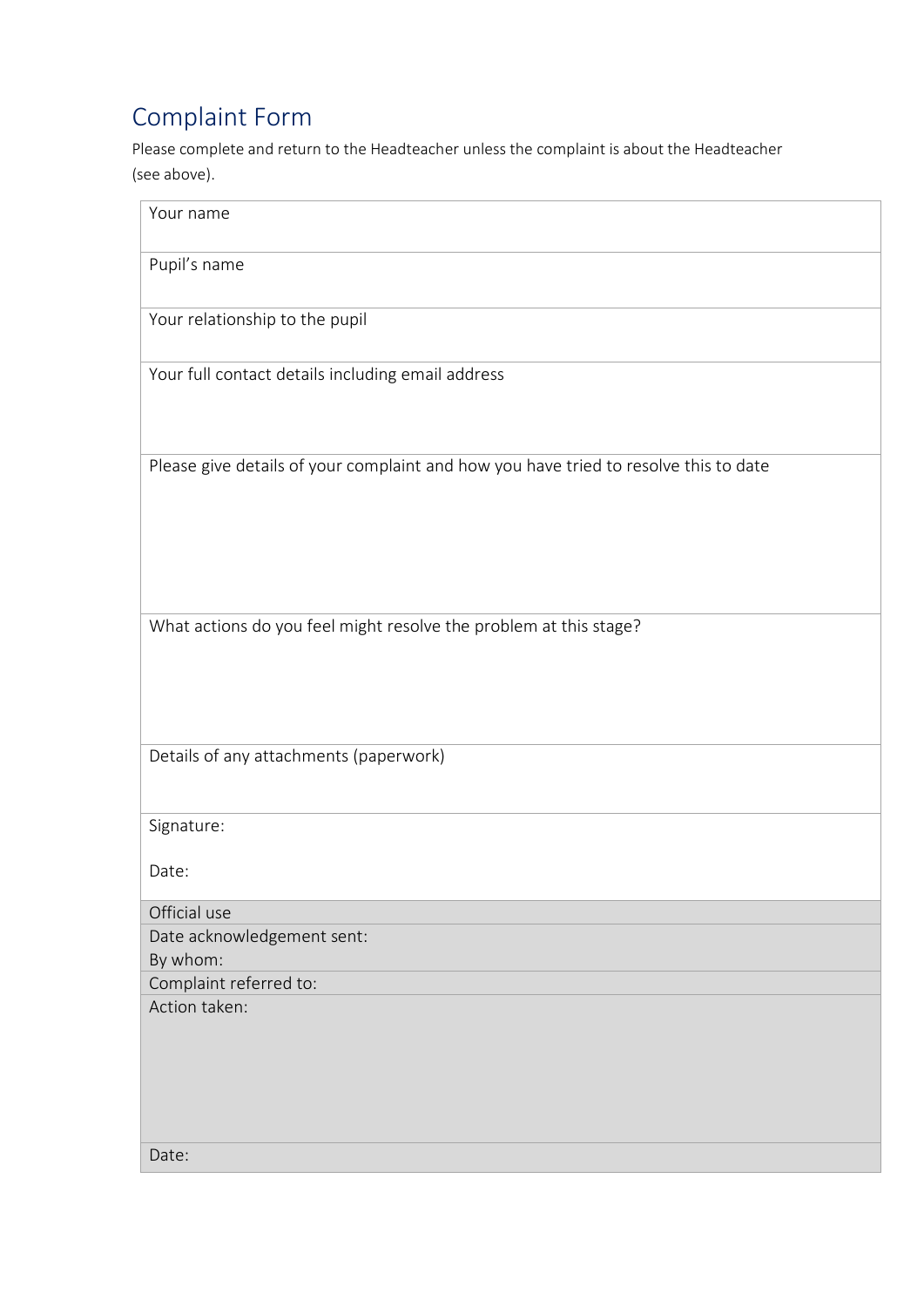## Roles and Responsibilities

#### Complainant

The complainant will receive a more effective response to the complaint if they:

- explain the complaint in full as early as possible
- co-operate with the school in seeking a solution to the complaint
- respond promptly to requests for information or meetings or in agreeing the details of the complaint
- ask for assistance as needed
- treat all those involved in the complaint with respect
- refrain from publicising the details of their complaint on social media and respect confidentiality.

#### Investigator

The investigator's role is to establish the facts relevant to the complaint by:

- providing a comprehensive, open, transparent and fair consideration of the complaint through:
	- o sensitive and thorough interviewing of the complainant to establish what has happened and who has been involved
	- o interviewing staff and children/young people and other people relevant to the complaint
	- o consideration of records and other relevant information
	- o analysing information
- liaising with the complainant and the complaints co-ordinator as appropriate to clarify what the complainant feels would put things right.

The investigator should:

- conduct interviews with an open mind and be prepared to persist in the questioning
- keep notes of interviews or arrange for an independent note taker to record minutes of the meeting
- ensure that any papers produced during the investigation are kept securely pending any appeal
- be mindful of the timescales to respond
- prepare a comprehensive report for the Head teacher or complaints committee that sets out the facts, identifies solutions and recommends courses of action to resolve problems.
- The Head teacher or complaints committee will then determine whether to uphold or dismiss the complaint and communicate that decision to the complainant, providing the appropriate escalation details.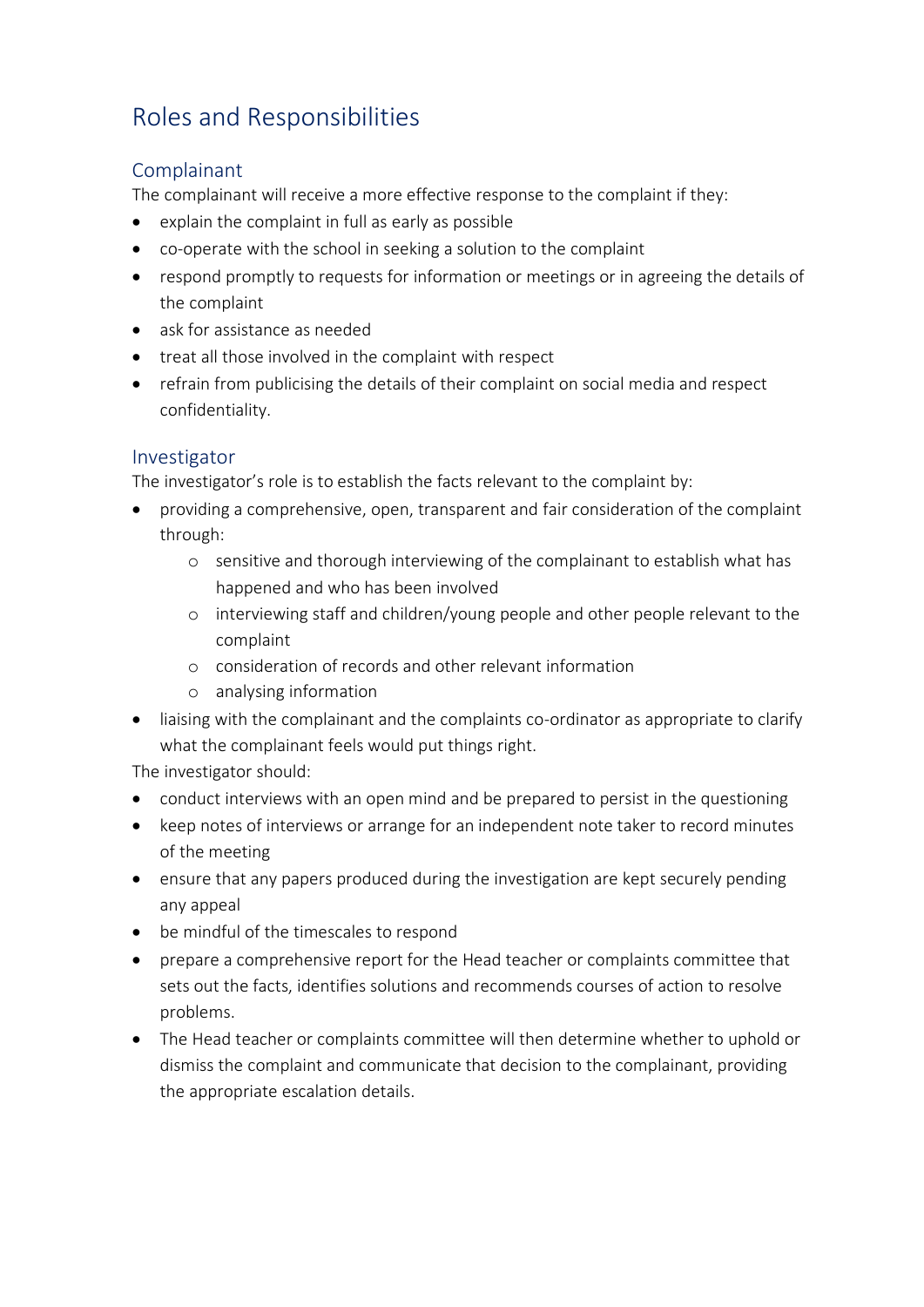#### Complaints Co-ordinator

(This could be the Head teacher or CEO / designated complaints governor or Director other staff member providing administrative support) The complaints co-ordinator should:

- ensure that the complainant is fully updated at each stage of the procedure
- liaise with staff members, Head teacher, CEO, Chair of Governors, Chair of Trust or the Clerk and to ensure the smooth running of the complaints procedure
- be aware of issues regarding:
	- o sharing third party information
	- o additional support. This may be needed by complainants when making a complaint including interpretation support or where the complainant is a child or young person
- keep records.

#### Clerk to the Governing Body

#### The Clerk is the contact point for the complainant and the committee and should:

- ensure that all people involved in the complaint procedure are aware of their legal rights and duties, including any under legislation relating to school complaints, education law, the Equality Act 2010, the Freedom of Information Act 2000, the Data Protection Act (DPA) 2018 and the General Data Protection Regulations (GDPR)
- set the date, time and venue of the meeting, ensuring that the dates are convenient to all parties (if they are invited to attend) and that the venue and proceedings are accessible
- collate any written material relevant to the complaint (for example: stage 1 paperwork, school and complainant submissions) and send it to the parties in advance of the meeting within an agreed timescale
- record the proceedings
- circulate the minutes of the meeting
- notify all parties of the committee's decision.

#### Committee Chair

#### The committee's chair, who is nominated in advance of the complaint meeting, should ensure that:

- both parties are asked (via the Clerk) to provide any additional information relating to the complaint by a specified date in advance of the meeting
- the meeting is conducted in an informal manner, is not adversarial, and that, if all parties are invited to attend, everyone is treated with respect and courtesy
- complainants who may not be used to speaking at such a meeting are put at ease. This is particularly important if the complainant is a child/young person
- the remit of the committee is explained to the complainant
- written material is seen by everyone in attendance, provided it does not breach confidentiality or any individual's rights to privacy under the DPA 2018 or GDPR